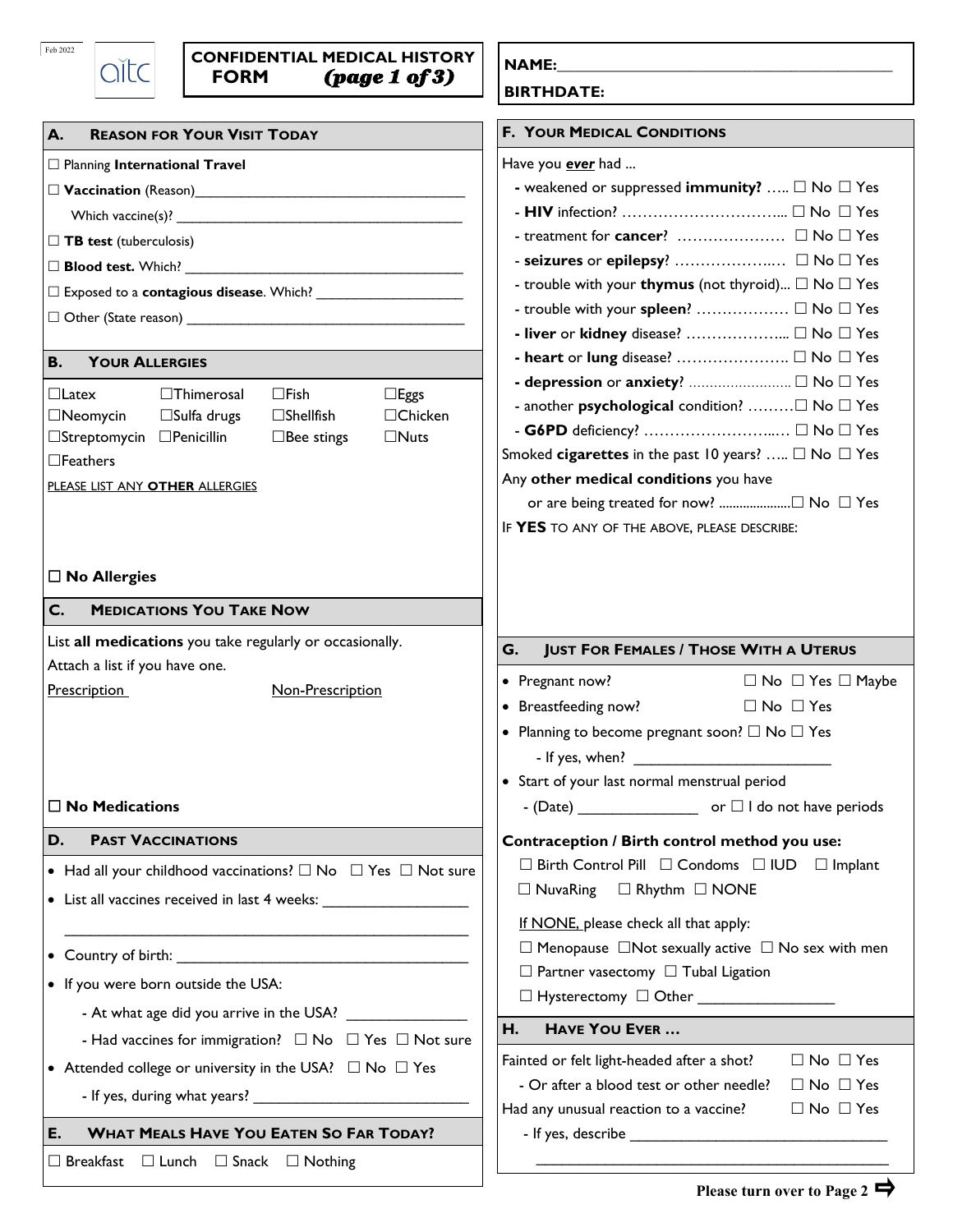| <b>PAST HEPATITIS TESTING </b><br>I. |                                                                                                              |                                                   |                                                                    |  |  |  |  |
|--------------------------------------|--------------------------------------------------------------------------------------------------------------|---------------------------------------------------|--------------------------------------------------------------------|--|--|--|--|
|                                      |                                                                                                              |                                                   |                                                                    |  |  |  |  |
|                                      | • Ever been tested for Hepatitis C infection? $\Box$ No $\Box$ Yes $\Box$ Not sure - If yes, result:         |                                                   |                                                                    |  |  |  |  |
|                                      | • Ever been told you could not donate blood? $\Box$ No $\Box$ Yes                                            |                                                   |                                                                    |  |  |  |  |
|                                      | • Have you donated blood in the last 5 years? $\Box$ No $\Box$ Yes                                           |                                                   |                                                                    |  |  |  |  |
|                                      |                                                                                                              |                                                   |                                                                    |  |  |  |  |
| <b>HEPATITIS B OR C RISK</b>         |                                                                                                              |                                                   |                                                                    |  |  |  |  |
|                                      | $\Box$ One or more of the statements below apply to me — but I prefer not to say which one(s)                |                                                   |                                                                    |  |  |  |  |
|                                      | $\Box$ None of the statements below apply to me                                                              |                                                   |                                                                    |  |  |  |  |
|                                      | $\Box$ I am a male who has had sex with other males $B, C$                                                   |                                                   | $\Box$ I was born during 1945—1965 $\degree$                       |  |  |  |  |
|                                      | $\Box$ One or both of my parents was born in sub-Saharan Africa $B$                                          | $\Box$ I have HIV infection $B, C$                |                                                                    |  |  |  |  |
|                                      | $\Box$ I was born in or spent > 6 months living in a developing country $B$                                  |                                                   | $\Box$ I have injected street drugs $B, C$                         |  |  |  |  |
|                                      | $\Box$ I have lived with someone or had a sex partner who had Hepatitis B <sup>B</sup>                       |                                                   |                                                                    |  |  |  |  |
|                                      | $\Box$ I received a blood transfusion in the USA (before 1992) or in another country (anytime) $^\mathsf{C}$ |                                                   |                                                                    |  |  |  |  |
|                                      | $\Box$ My hemophilia was treated with clotting factor concentrates before 1987 $^\circ$                      |                                                   |                                                                    |  |  |  |  |
|                                      | $\Box$ My tattoo, piercing, or acupuncture could have been done with unsterile (dirty) equipment $^{\circ}$  |                                                   |                                                                    |  |  |  |  |
|                                      |                                                                                                              |                                                   |                                                                    |  |  |  |  |
|                                      | K. IF PLANNING INTERNATIONAL TRAVEL, PLEASE ANSWER THE FOLLOWING AS COMPLETELY AS YOU CAN:                   |                                                   |                                                                    |  |  |  |  |
| <b>Departure Date:</b>               | <b>Purpose of Trip</b> (check all that apply):                                                               |                                                   | <b>Activities</b> (check all that apply): $\Box$ Work at orphanage |  |  |  |  |
|                                      | $\Box$ Pleasure or Vacation $\Box$ Study abroad                                                              | $\Box$ Camping                                    | $\Box$ Cruise ship                                                 |  |  |  |  |
|                                      | $\Box$ Business (type)                                                                                       | $\Box$ Hiking or trekking                         | $\Box$ Visit jungle area<br>$\Box$ Visit rural area or village     |  |  |  |  |
| <b>Return Date:</b>                  | $\Box$ Moving or relocating to live abroad<br>$\Box$ Visiting my homeland                                    | $\Box$ Bicycling or motorcycling<br>$\Box$ Caving | $\Box$ Visit farm                                                  |  |  |  |  |
|                                      | $\Box$ Volunteer/Missionary/Humanitarian                                                                     | $\Box$ High altitude >8000 ft.                    | □ SCUBA dive                                                       |  |  |  |  |
|                                      | $\Box$ Other                                                                                                 | $\Box$ Work with animals                          | $\Box$ Other                                                       |  |  |  |  |
|                                      |                                                                                                              |                                                   |                                                                    |  |  |  |  |
|                                      | Please List Each Country You Will Visit<br>List in the order you will be visiting them                       | How Long in the<br>Country                        | <b>Type of Accommodations</b><br>(e.g. hotel, resort, hostel,      |  |  |  |  |
|                                      | Include all stopovers                                                                                        |                                                   | tent, apt, home stay)                                              |  |  |  |  |
|                                      |                                                                                                              | □days □wks                                        |                                                                    |  |  |  |  |
|                                      |                                                                                                              | □days □wks                                        |                                                                    |  |  |  |  |
|                                      |                                                                                                              | □days □wks                                        |                                                                    |  |  |  |  |
|                                      |                                                                                                              | □days □wks                                        |                                                                    |  |  |  |  |
|                                      |                                                                                                              | □days □wks                                        |                                                                    |  |  |  |  |
|                                      |                                                                                                              | □days □wks                                        |                                                                    |  |  |  |  |
|                                      |                                                                                                              | □days □wks                                        |                                                                    |  |  |  |  |